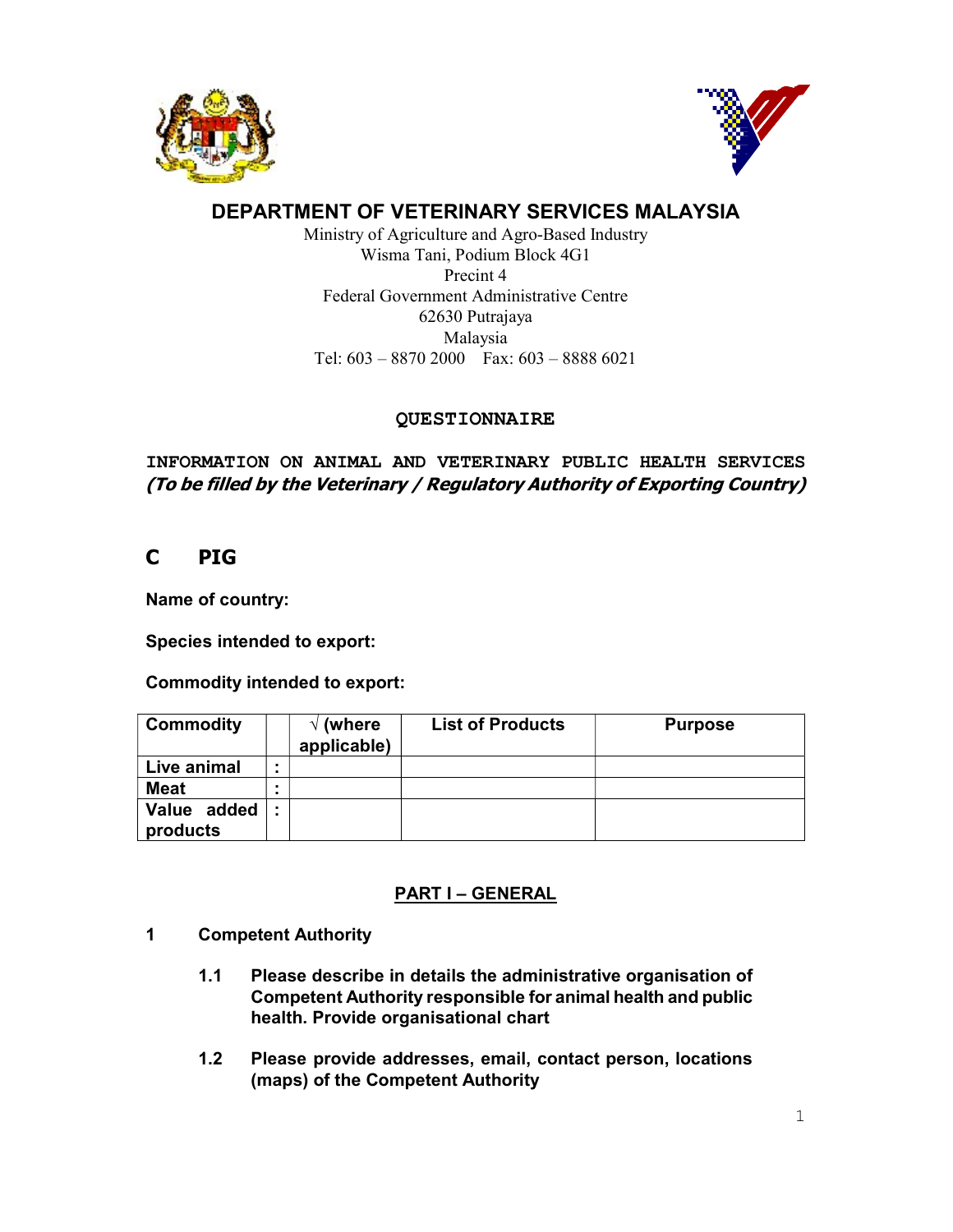- 1.3 Organisation of veterinary services (short organogram)
- 1.4 Please list the ports and quarantine areas and provide the maps. Describe the activities at the ports.

#### PART II - ANIMAL HEALTH

#### 2 Veterinary Services

- 2.1 Total number of veterinarians
- 2.2 Number of veterinarians employed in Animal Health Services
	- 2.2.1 Number of veterinarians employed in Head Office Animal Health Services
	- 2.2.2 Number of veterinarians employed in district Animal Health Services (list by district the number of official veterinarians dealing, full time or part time with pig

Number of farm per official veterinarian

Number of para-veterinary technicians employed by the veterinary services and their distribution

- 2.3 Organisation of veterinary services (short organigram)
- 2.4 Para-veterinary education: Indicate the number of universities and schools where study can be done their programmes and the average of annual graduates (total for the country)

#### 3 Veterinary Laboratories

- 3.1 Name and address of the Central Veterinary Laboratory and name of the director
- 3.2 Number of other official veterinary laboratories
- 3.3 Staffing of official veterinary laboratories
- 3.4 Please indicate, for each of these laboratories, their capabilities for disease diagnosis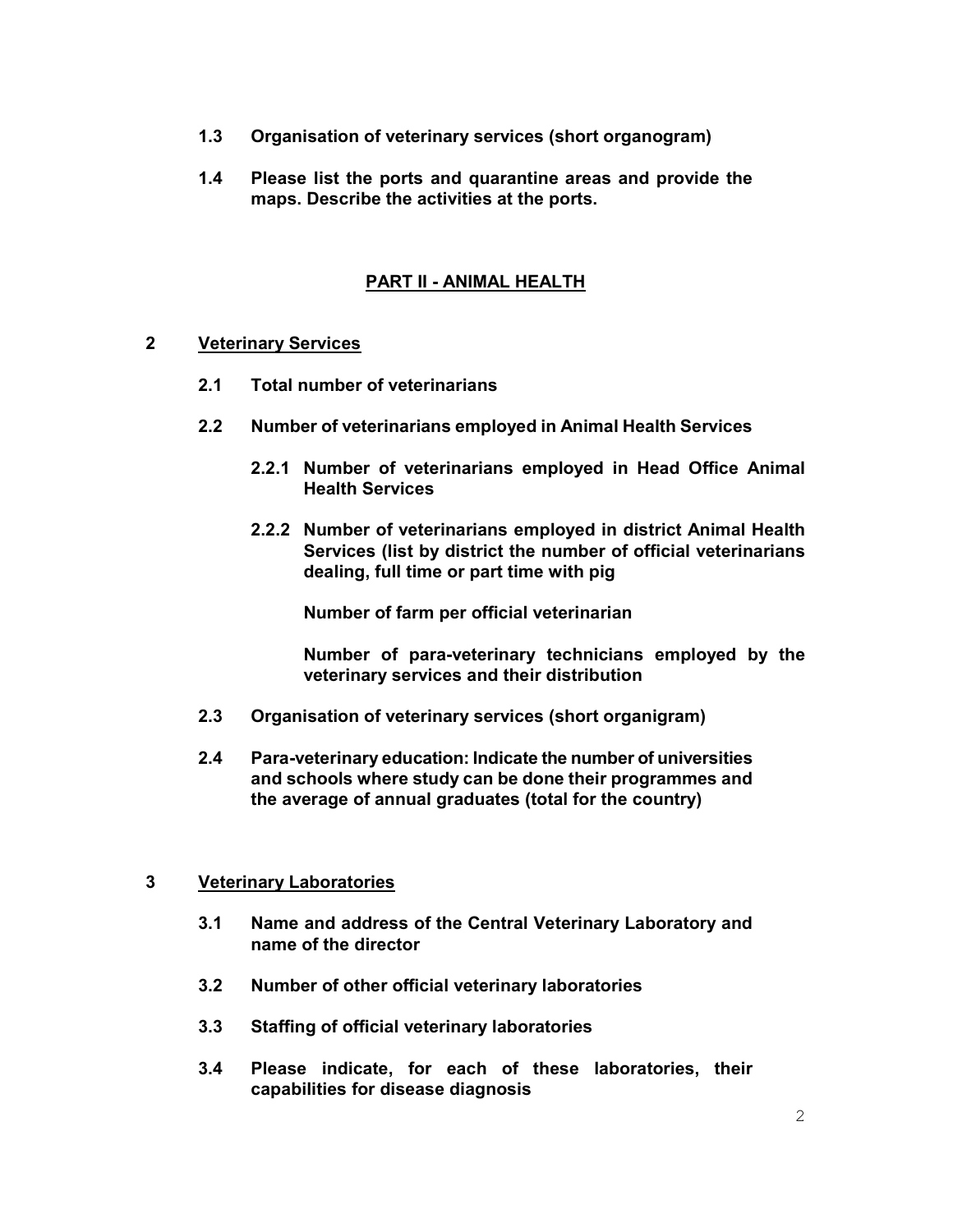## 4 Structure of Pig Industry

- 4.1 Pig population (list by district and general total and mention the approximate number of each category: (breeding, production, slaughter)
- 4.2 Indicate the number of pig farm by district and category
- 4.3 Level of integration:
	- a. Is the pig industry fully or partially integrated?
	- b. If yes, explain the general structure(s) of the integration(s)
	- c. Have integrators their own veterinarians and veterinary laboratories?
	- d. If yes, are practitioners and other veterinary laboratories (almost) completely excluded from the sector?
	- e. Does the pig industry have its own animal health programmes (guidance, sanitary, monitoring, vaccinations etc.)
	- f. If yes, have these programmes been discussed with (and eventually approved by) the authorities?

## 5 Notifiable Pig Disease

- 5.1 Indicate the list of notifiable pig diseases and describe briefly the notification procedure
- 5.2 Which pig diseases are notified to OIE, and eventually, to other countries? Indicate for these diseases the notification frequency (immediate, monthly, annually)

## 6 Disease and Vaccination Situation

- 6.1 For African Swine Fever, Classical Swine Fever, infection with Trichinella spp. and all the notifiable diseases mentioned in 5.1., please provide:
	- 6.1.1 Number of outbreaks for each of the last 3 years. Number of animals vaccinated during each of the last 3 years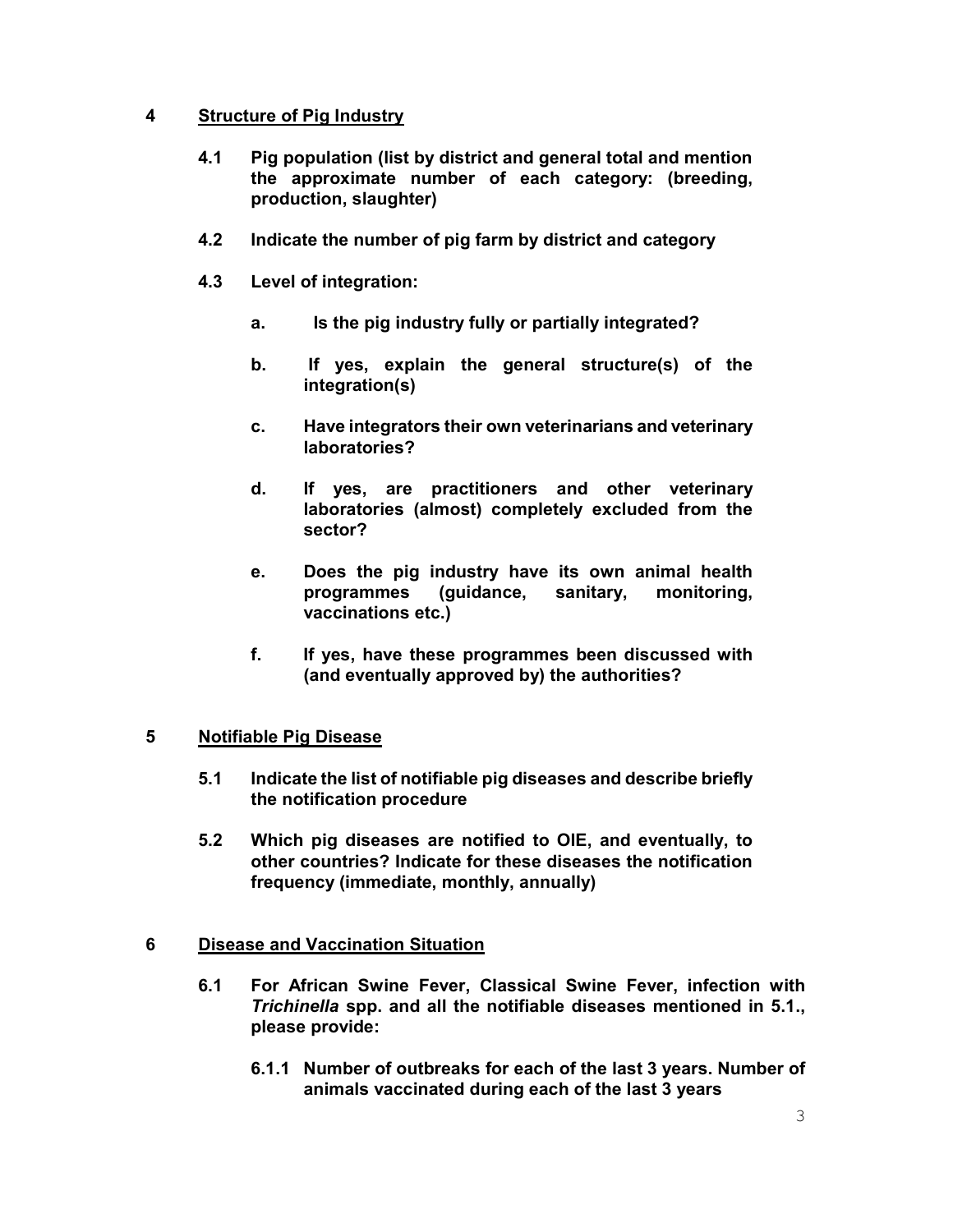- 6.1.2 Indicate by district the date of last outbreak and, eventually the date of last vaccination
- 6.1.3 In the case the disease occurs (or should occur), is a stamping-out policy always applicable?

If no, describe the way of dealing with (eventual) outbreaks

- 6.1.4 Describe briefly the other measures in the case of outbreaks of the notifiable diseases (stand-still, radius of surveillance zones, epidemiological inquiry etc.)
- 6.1.5 Which testing procedure and criteria are used to confirm a diagnosis of the notifiable disease?
- 6.1.6 Is vaccination against the notifiable disease allowed or regulated

If yes, list the type of vaccines used (inactivated or attenuated, strain etc.) and the principal rules governing the distribution and use of these vaccines

- 6.1.7 Is monitoring programme for the disease applied, if so describe the breeding
- 6.1.8 List the districts, which have to be considered as free from the notifiable diseases
- 6.2 Disease Situation in Contiguous Countries

Indicate if (and so in which) the notifiable disease occur in contiguous countries

- 6.3 General criteria for the determination of the ASF status of a country, zone or compartment (as define in Article 15.1.3. of OIE Terrestrial Animal Health Code 2019)
	- a. Is ASF a notifiable disease in the entire country? Is there appropriate field and laboratory investigations subjected for suids showing clinical signs or pathological lesions suggestive of ASF? If yes, please provide record of investigation.
	- b. Are there any ongoing awareness programmes to encourage reporting of all suids showing clinical signs or pathological lesions suggestive of ASF to veterinary authority? Please provide example of ongoing awareness programme.
	- c. Do the Veterinary Authority have current knowledge of, and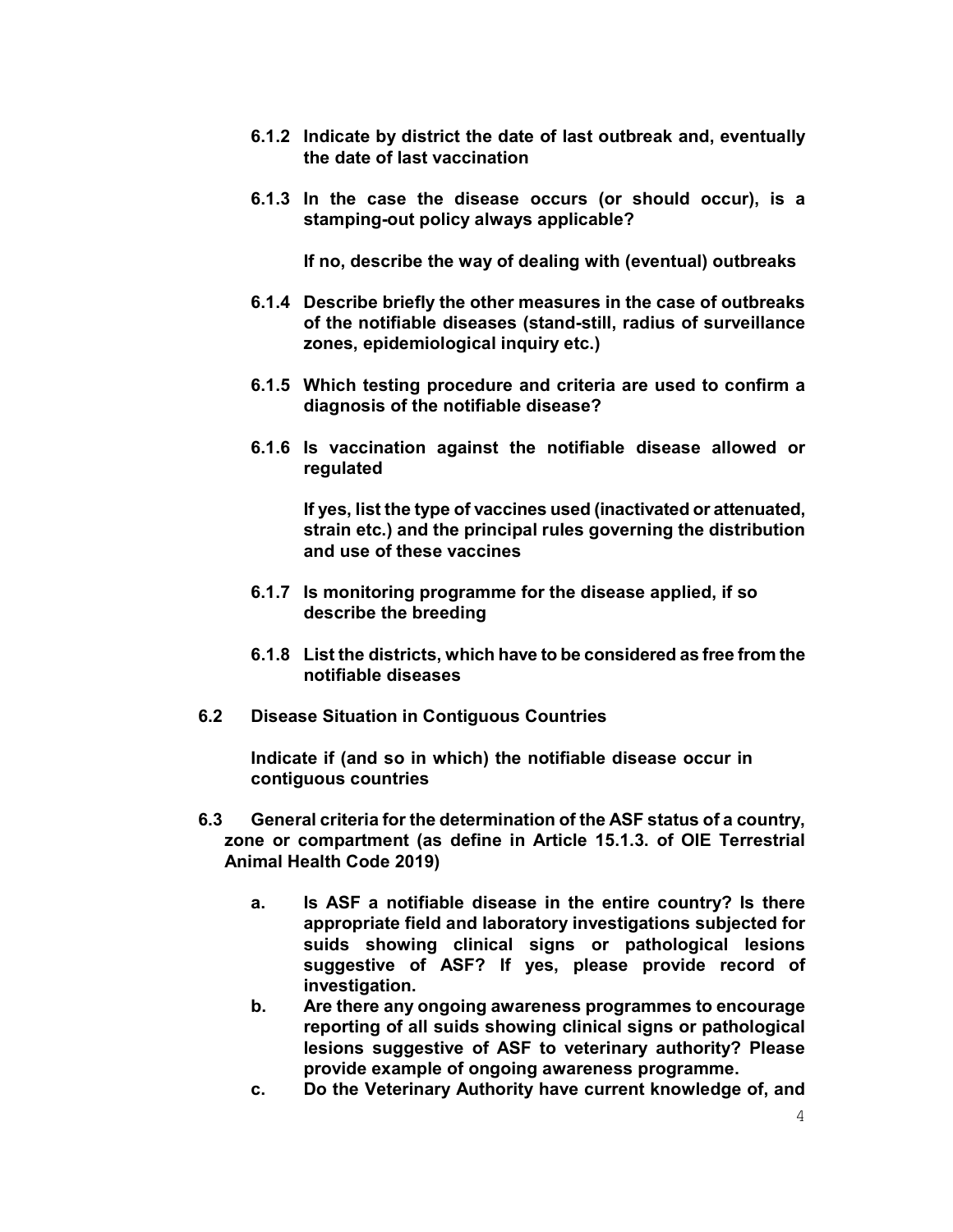authority over, all domestic and captive wild pig herds in the country, zone or compartment?

- d. Do the Veterinary Authority have current knowledge of the species of wild and feral pigs and African wild suids present, their distribution and habitat in the country or zone? Please provide the statistical information.
- e. Please describe the surveillance programme for domestic and captive wild pigs?
- f. Please describe the surveillance programme for wild and feral pigs, and for African wild suids, if present, in the country or zone.
- g. Is there any appropriate biosecurity that effectively separate domestic and captive wild pig populations? Please describe the measure.

## 7 Animal Health Legislation

- 7.1 List of the official names of laws and regulations governing the prevention, control and eradication of animal diseases
- 7.2 Do laws exist which require the reporting of cases or suspect cases of certain animal diseases to veterinary authorities? (in general)

If "yes", please list the diseases, which must be reported

- 7.3 Do laws exist which permit veterinary authorities to:
	- (a) quarantine or isolate animals and/or premises on a suspicion of those diseases listed previously?
	- (b) establish control zones, cordons sanitaires or quarantine zones around premises containing animals infected with these diseases and control movements into and out of such zones or areas?
	- (c) destroy and dispose of the carcass of animals infected with this diasease?
	- (d) destroy or clean and disinfect vectors and premises contaminated with the etiologic agents of such diseases?
	- (e) compensate owner for property destroyed by the above activities?
- 7.4 Describe the legislation and official control related to traceability from farm to slaughter house and further value added production for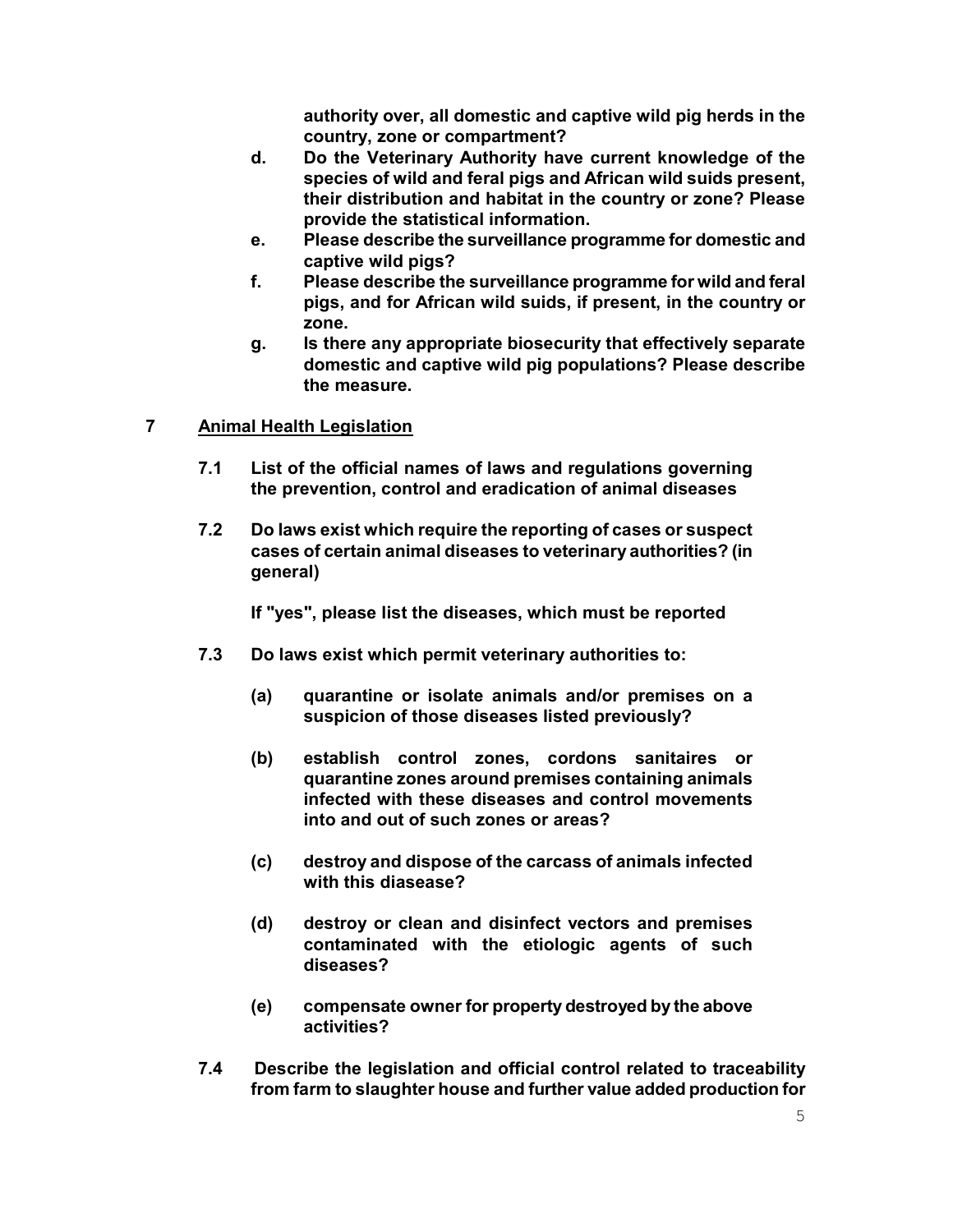this commodity.

## 8 **Importation Policy**

- 8.1 Describe briefly the rules governing importation of live pig, fresh pork, with reference to legal documents (eventual quarantine, animal health guarantees asked for model of certificates, testing, etc.)
- 8.2 Are imports allowed from countries or regions, which are not free from the notifiable disease? If so, are there any additional guarantees required for such imports?

## PART III - PUBLIC HEALTH

## 9 Veterinary Public Health Services

- 9.1 Give the same information as asked for in point 2. If the same veterinary service is dealing with animal and public health, indicate the number of veterinarians and other staff dealing with each field
- 9.2 Describe the monitoring performed by the competent authority in the pork establishments interested to export to Malaysia
- 9.3 Describe the procedure and control for the issuance of health certification for exporting establishments

## 10 Veterinary Public Health Laboratories

Give the same information on the veterinary laboratories in the field of public health as asked for in point 3. If the same laboratory(ies) is(are) dealing both with animal and public health, indicate its (their) qualitative and quantitative performance with regard to analyses of animal products and mention, by laboratory, the competent staff

## 11 Slaughterhouses - Cutting Plants (List)

Give a list of pig slaughterhouses and cutting plants, which could be considered for export to Malaysia

12 Meat Inspection Legislation and Procedure